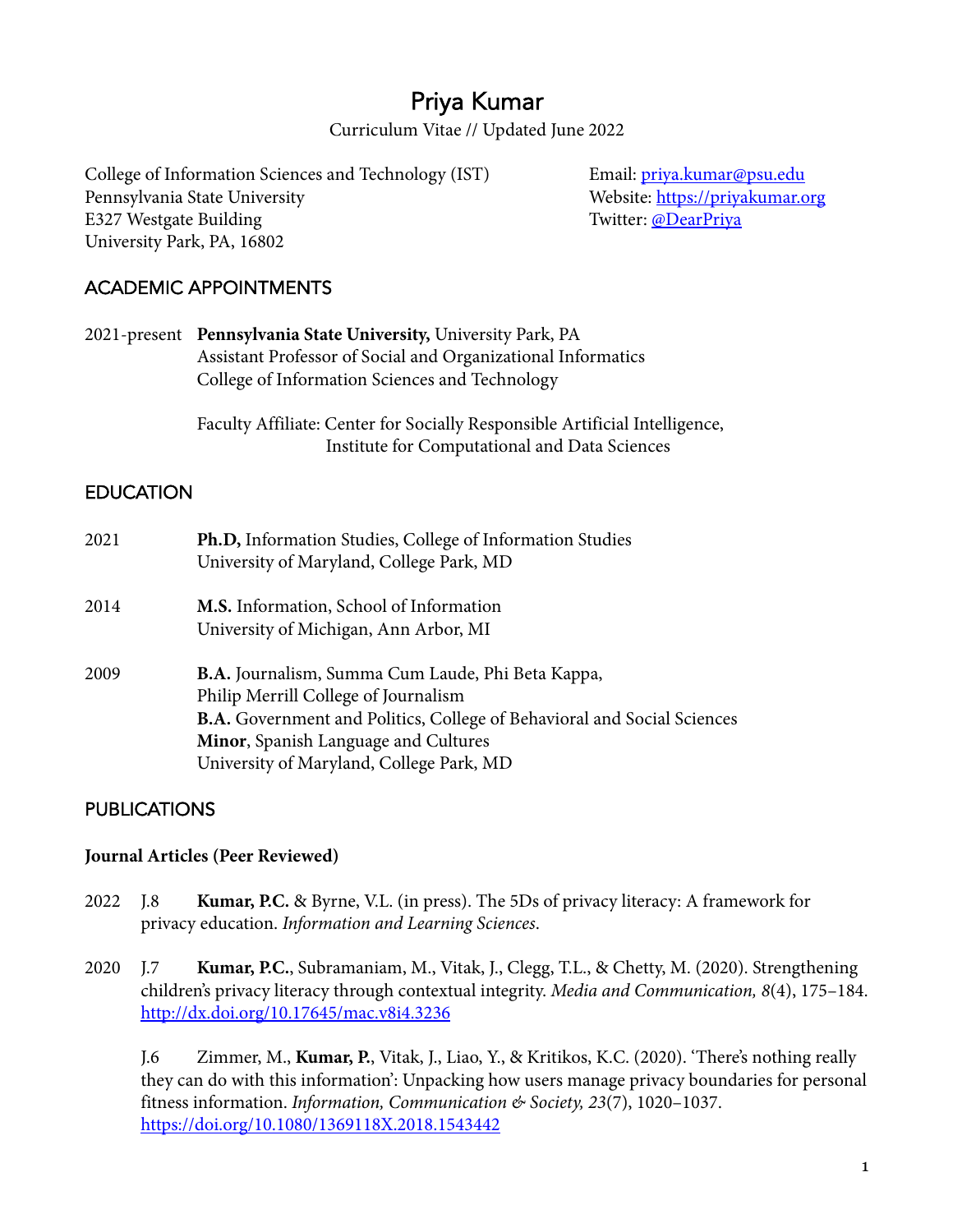2019 J.5 **Kumar, P.C.**, Vitak, J., Chetty, M., & Clegg, T.L. (2019). The platformization of the classroom: Teachers as surveillant consumers. *Surveillance & Society*, *17*(1/2), 145–152. https://doi.org/10.24908/ss.v17i1/2.12926

J.4 Pridmore, J., Zimmer, M., Vitak, J., Mols, A., Trottier, D., **Kumar, P.C.**, & Liao, Y. (2019). Intelligent personal assistants and the intercultural negotiations of dataveillance in platformed households. *Surveillance & Society*, *17*(1/2), 125–131. https://doi.org/10.24908/ss.v17i1/2.12936

- 2018 J.3 Vitak, J., Liao, Y., Subramaniam, M., & **Kumar, P.** (2018). 'I knew it was too good to be true': The challenges economically disadvantaged internet users face in assessing trustworthiness, avoiding scams, and developing self-efficacy online. *Proceedings of the ACM on Human-Computer Interaction*, *2*(CSCW), Article 176. https://doi.org/10.1145/3274445 [26 percent acceptance rate]
- 2017 J.2 **Kumar, P.**, Naik, S.M., Devkar, U.R., Chetty, M., Clegg, T.L., & Vitak, J. (2017). 'No telling passcodes out because they're private': Understanding children's mental models of privacy and security online. *Proceedings of the ACM on Human-Computer Interaction*, *1*(CSCW), Article 64. https://doi.org/10.1145/3134699 [27 percent acceptance rate]

J.1 **Kumar, P.** (2017). Corporate privacy policy changes during PRISM and the rise of surveillance capitalism. *Media and Communication*, *5*(1), 63–75. https://doi.org/10.17645/mac.v5i1.813

# **Conference Proceedings (Peer Reviewed)**

*Note: In Human Computer Interaction (HCI) and related computing fields, conference proceedings are archival publications equivalent to peer-reviewed journal articles.*

- 2022 C.11 **Kumar, P. C.** (2022). *Toward a practice-based approach to privacy literacy*. In M. Smits, (Ed.), *Lecture notes in computer science: Vol. 13192. Information for a Better World: Shaping the Global Future (iConference 2022)* (pp.135–142). Springer. https://doi.org/10.1007/978-3-030- 96957-8\_13. **Finalist, Best Short Paper Award**
- 2019 C.10 Subramaniam, M., **Kumar, P.**, Morehouse, S., Liao, Y., & Vitak, J. (2019). Leveraging funds of knowledge to manage privacy practices in families. *Proceedings of the 82nd Annual Meeting of the Association for Information Science and Technology (ASIS&T 2019), 56*(1), 245–254. https://doi.org/10.1002/pra2.67

C.9 **Kumar, P.C.**, Chetty, M., Clegg, T.L., & Vitak, J. (2019). Privacy and security considerations for digital technology use in elementary schools. *Proceedings of the 2019 CHI Conference on Human Factors in Computing Systems (CHI'19)*, Paper 307. https://doi.org/10.1145/3290605.3300537 [24 percent acceptance rate]

C.8 Liao, Y., Vitak, J., **Kumar, P.**, Zimmer, M., & Kritikos, K. (2019). Understanding the role of privacy and trust in intelligent personal assistant adoption. In N. Taylor, C. Christian-Lamb, M. Martin, & B. Nardi (Eds.), *Lecture notes in computer science: Vol. 11420. Information in Contemporary Society (iConference 2019)* (pp.102–113). Springer. https://doi.org/10.1007/978-3- 030-15742-5\_9 [32 percent acceptance rate] **Winner, Lee Dirks Award for Best Paper**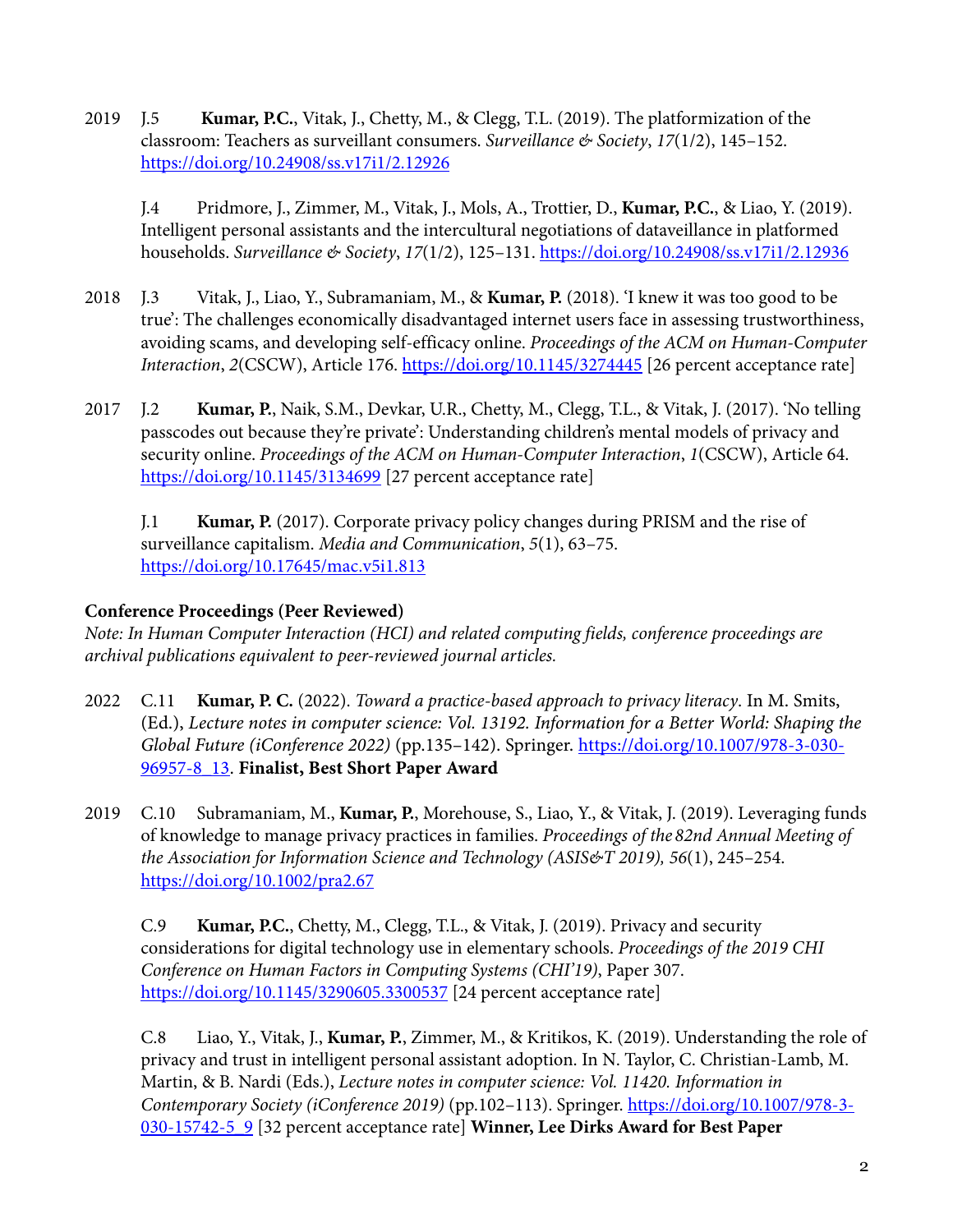2018 C.7 **Kumar, P.**, Vitak, J., Chetty, M., Clegg, T.L., Yang, J., McNally, B., & Bonsignore, E. (2018). Co-designing online privacy-related games and stories with children. *Proceedings of the 17th ACM Conference on Interaction Design and Children (IDC'18)*, 67–79. https://doi.org/10.1145/3202185.3202735 [28 percent acceptance rate]

C.6 McNally, B., **Kumar, P.**, Hordatt, C., Mauriello, M.L., Naik, S., Norooz, L., Shorter, A., Golub, E., & Druin, A. (2018). Co-designing mobile online safety applications with children. *Proceedings of the 2018 CHI Conference on Human Factors in Computing Systems (CHI'18)*, Paper 523. https://doi.org/10.1145/3173574.3174097 [26 percent acceptance rate]

C.5 Vitak, J., Liao, Y., **Kumar, P.**, & Subramaniam, M. (2018). Librarians as information intermediaries: Navigating tensions between being helpful and being liable. In G. Chowdhury, J. McLeod, V. Gillet, & P. Willett (Eds.), *Lecture notes in computer science: Vol 10766. Transforming Digital Worlds (iConference 2018)* (pp. 693–702). Springer. https://doi.org/10.1007/978-3-319- 78105-1\_80 [30 percent acceptance rate]

C.4 Vitak, J., Liao, Y., **Kumar, P.**, Zimmer, M., & Kritikos, K., (2018). Privacy attitudes and data valuation among fitness tracker users. In G. Chowdhury, J. McLeod, V. Gillet, & P. Willett (Eds.), *Lecture notes in computer science: Vol 10766. Transforming Digital Worlds (iConference 2018)* (pp. 229–239). Springer. https://doi.org/10.1007/978-3-319-78105-1\_27 [30 percent acceptance rate] **Finalist, Lee Dirks Award for Best Paper**

- 2016 C.3 **Kumar, P.** (2016). Privacy policies and their lack of clear disclosure regarding the life cycle of user information. *2016 AAAI Fall Symposium Series: Privacy and Language Technologies*, 249- 256. https://aaai.org/ocs/index.php/FSS/FSS16/paper/view/14089
- 2015 C.2 Ammari, T., **Kumar, P.**, Lampe, C., & Schoenebeck, S. (2015). Managing children's online identities: How parents decide what to disclose about their children online. *Proceedings of the 33rd Annual ACM Conference on Human Factors in Computing Systems (CHI'15),* 1895-1904. https://doi.org/10.1145/2702123.2702325 [23 percent acceptance rate]

C.1 **Kumar, P.**, & Schoenebeck, S. (2015). The modern day baby book: Enacting good mothering and stewarding privacy on Facebook. *Proceedings of the 18th ACM Conference on Computer Supported Cooperative Work & Social Computing (CSCW'15),* 1302-1312. https://doi.org/10.1145/2675133.2675149 [28 percent acceptance rate]

# **Book Chapters**

- 2020 BC.2 **Kumar, P.C.** (2020). The unavoidable place: How parents manage the socially mediated visibility of their young children. In A.N. Markham & K. Tiidenberg (Eds.), *Metaphors of internet: Ways of being in the age of ubiquity* (pp. 107-111). Peter Lang.
- 2017 BC.1 **Kumar, P.,** Prasad, R, & Maréchal, N. (2017). Progress & peril: The role of ICT companies in promoting and curtailing human rights. In M.G. Villareal (Ed.), *Human rights and technology: The 2030 agenda for sustainable development* (pp. 189-214). United Nations University for Peace.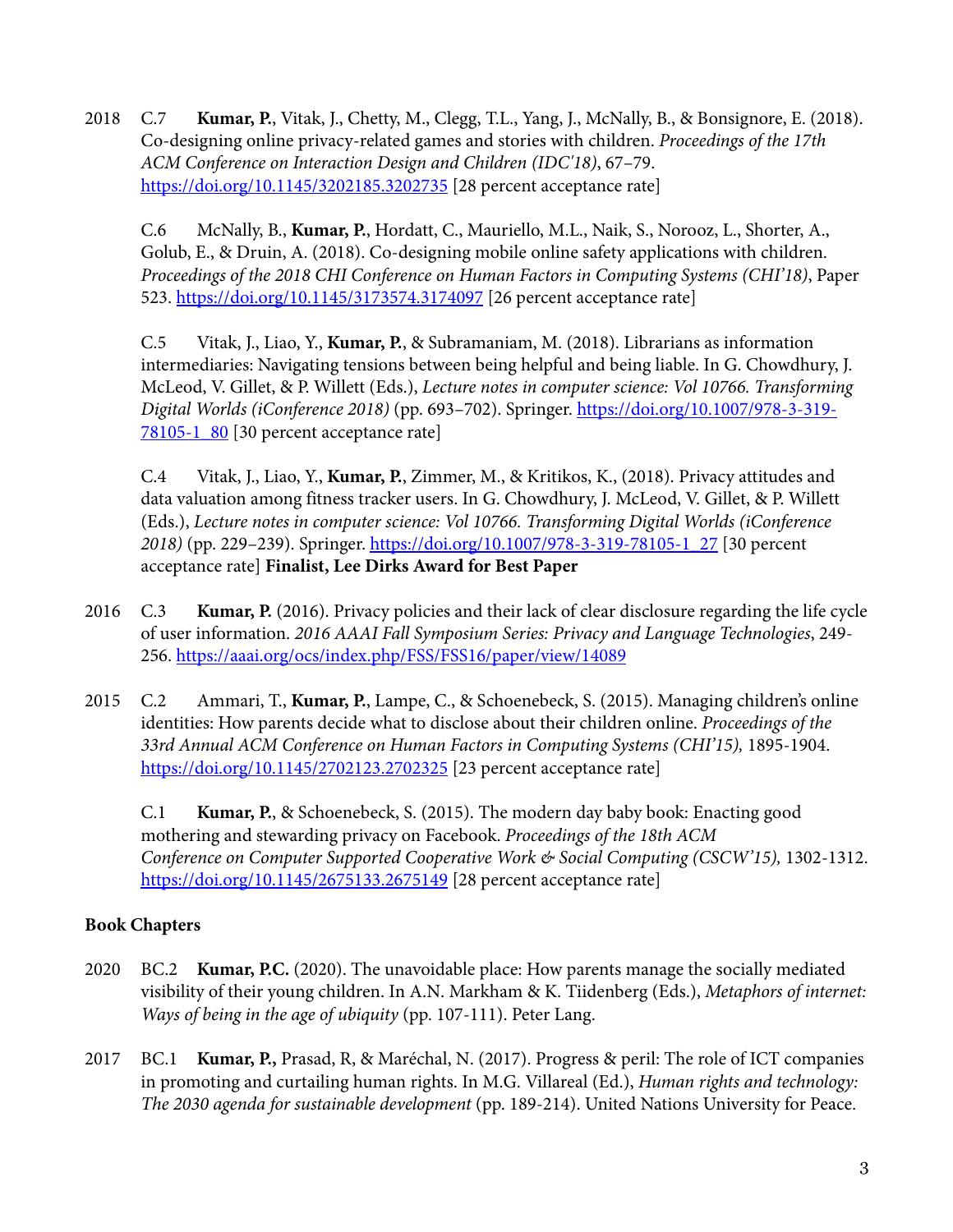### **Organized Conference Activity (Peer Reviewed)**

2018 CA.1 Vtitak, J., **Kumar, P.**, Clegg, T., Chetty, M., Wisniewski, P., & Bonsignore, E. (2018). *Designing privacy and security tools for children and teenagers*. [One-day workshop] Fourteenth Symposium on Usable Privacy and Security (SOUPS'18), Baltimore, MD, United States. https://pearl.umd.edu/wp-content/uploads/2018/10/SOUPS-2018-Workshop-Report-Designing-Privacy-and-Security-Tools-for-Children-and-Teenagers.pdf

### **Conference Presentations (Peer Reviewed)**

- 2021 CP.8 **Kumar, P.C.** (2021, October 12-16). *Producing the "problem" of parental overshare*. 22nd Annual Conference of the Association of Internet Researchers (AoIR'21), Virtual. https://doi.org/10.5210/spir.v2021i0.11962 [51 percent acceptance rate]
- 2020 CP.7 Vitak, J., **Kumar, P.C.**, Liao, Y., & Zimmer, M. (2020, May 21-25). *Feature creep or just plain creepy? How advances in "smart" technologies affect attitudes toward data privacy*. 70th Annual Conference of the International Communication Association (ICA'20), Virtual. [44 percent acceptance rate]

CP.6 Liao, Y., Mols, A., Vitak, J., Zimmer, M., Trottier, D., **Kumar, P.C.**, & Pridmore, J. (2020, May 21-25). *When does data collection and use become a matter of concern? A cross cultural comparison of American and Dutch people's privacy attitudes*. 70th Annual Conference of the International Communication Association (ICA'20), Virtual. [44 percent acceptance rate]

2018 CP.5 **Kumar, P**., Schoenebeck, S., Vitak, J. (2018, October 10-13). *Enacting fetal ultrasound online*. 19th Annual Conference of the Association of Internet Researchers (AoIR'18), Montréal, Canada. [46 percent acceptance rate]

CP.4 Zimmer, M., Kritikos, K.C., Vitak, J., **Kumar, P.**, & Liao, Y. (2018, October 10-13). *Privacy boundaries and information flow solipsism in the personal fitness information ecosystem*. 19th Annual Conference of the Association of Internet Researchers (AoIR'18), Montréal, Canada https://doi.org/10.5210/spir.v2018i0.10516 [46 percent acceptance rate]

CP.3 **Kumar, P.** (2018, May 24-28). *Emerging norms and privacy implications of parental online sharing: The perspective of the STFU, Parents blog*. 68th Annual Conference of the International Communication Association (ICA'18), Prague, Czech Republic. [37 percent acceptance rate] **Top Student Paper, Communication and Technology division**

CP.2 Zimmer, M., **Kumar, P.**, Vitak, J., Liao, Y., & Kritikos, K.C. (2018, May 24-28). *'There's nothing really they can do with this information': Unpacking how users manage privacy boundaries for personal fitness information*. 68th Annual Conference of the International Communication Association (ICA'18), Prague, Czech Republic. [37 percent acceptance rate]

CP.1 Vitak, J., Liao, Y., & **Kumar, P.** (2018, May 24-28). *How communication technologies introduce privacy turbulence in families during late adolescence*. 68th Annual Conference of the International Communication Association (ICA'18), Prague, Czech Republic. [37 percent acceptance rate]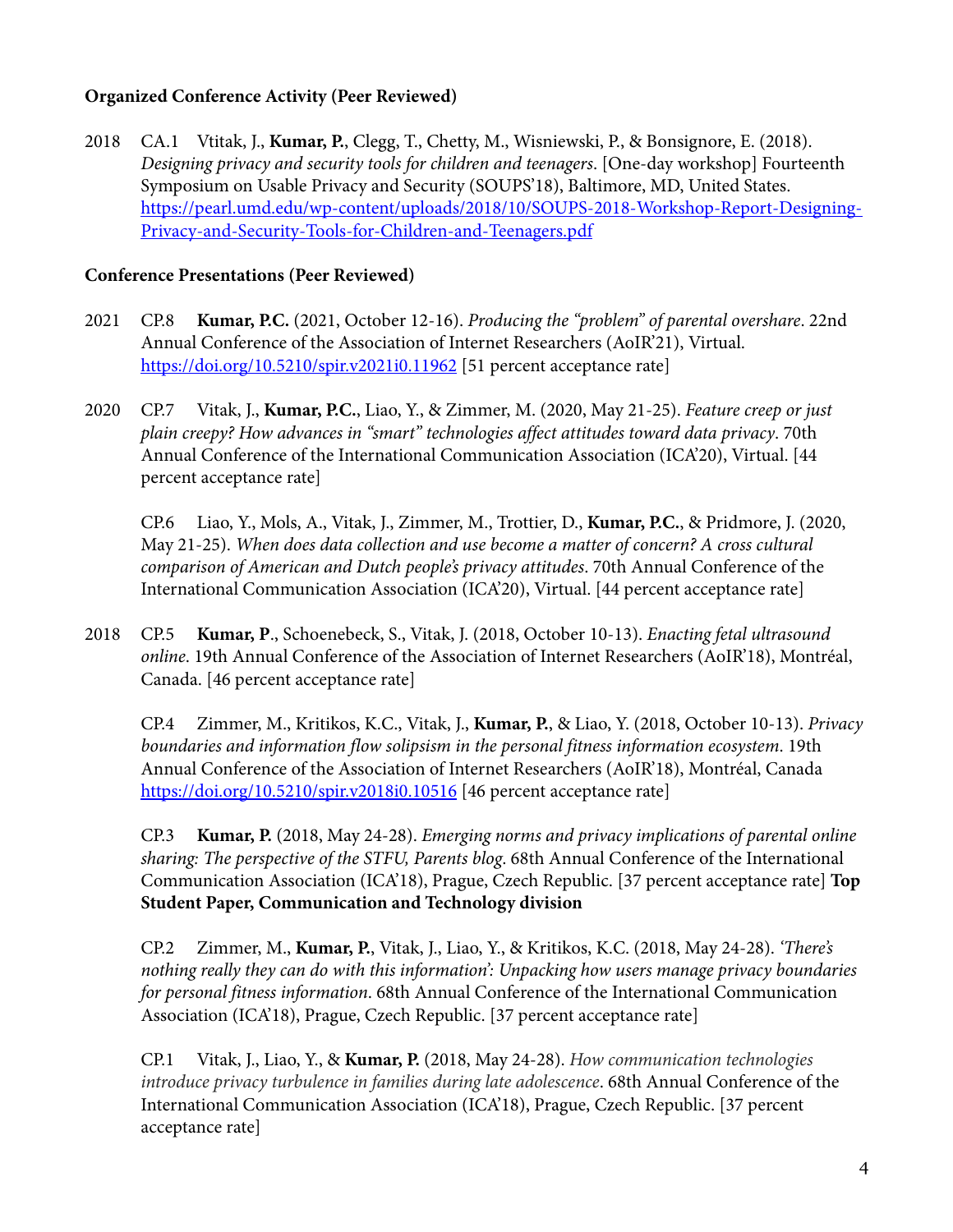#### **Conference Presentations (Lightly Reviewed)**

2022 CL.12 **Kumar, P.C.**, Asgarali-Hoffman, N., Asher, E., Beard, N., DiBella, S., Park, S., Stamato, L., Triola, S., & Zothan, M. (2022, May 19-22). *The Becoming Scholars Collective: Learning to create meaningful knowledge*. 18th International Congress on Qualitative Inquiry (ICQI'22). Virtual.

CL.11 **Kumar, P.C.** (2022, May 18-22). *Theorizing privacy as entanglement*. 18th International Congress on Qualitative Inquiry (ICQI'22). Virtual.

2021 CL.10 **Kumar, P.C.**, Zimmer, M., & Vitak, J. (2021, September 30-October 1). *Analyzing transmission principles in qualitative applications of contextual integrity*. 3rd Annual Symposium on Applications of Contextual Integrity (PrivaCI'21), Chicago, IL, United States.

CL.9 **Kumar, P.C.** (2021, September 30-October 1). *Strengthening children's privacy literacy through contextual integrity*. 3rd Annual Symposium on Applications of Contextual Integrity (PrivaCI'21), Chicago, IL, United States.

CL. 8 **Kumar, P.C.**, (2021, May 19-22). *Embodying philosophy in the process of scholarly becoming*. 17th International Congress of Qualitative Inquiry (ICQI'21). Virtual.

2018 CL.7 **Kumar, P.** (2018, September 13-14). *Contextual integrity as a conceptual, analytical, and educational tool for research*. 1st Annual Symposium on Applications of Contextual Integrity (PrivaCI), Princeton, NJ, United States. http://privaci.info/symposium/Kumar-PrivaCI-Paper-Final.pdf

CL.6 Zimmer, M., **Kumar, P.**, Vitak, J., Liao, Y., Kritikos, K.C. (2018, May 17-18). *'Fitness stuff is for me, not for everybody else': Unpacking how fitness tracker users manage privacy boundaries for personal fitness information*. 15th Annual Information Ethics Roundtable (IER'18), Copenhagen, Denmark.

2017 CL.5 **Kumar, P**. (2017, September 11-15). *Privacy concerns and emergent norms of parental sharing of information about children online*. Digitising Early Childhood Conference, Perth, Australia.

CL.4 **Kumar, P.** (2017, April 7-8). *Young children's contextual understanding of online privacy and security.* InfoSocial 2017, Evanston, IL, United States.

2014 CL.3 **Kumar, P.** (2014, October 17-18). *How new mothers decide to share baby pictures online* [Poster]. Rutgers iSchool Research Invitational, New Brunswick, NJ, United States.

CL.2 **Kumar, P.** (2014, February 26). *A2 DataDive: Data storytelling for nonprofits* [Poster]. Tapestry Conference on Data Storytelling, Annapolis, MD, United States.

2013 CL.1 **Kumar, P.** (2013, March 22). *A paradox with penalties: Why media organizations must address self-plagiarism*. Michigan Academy of Science, Arts & Letters Annual Conference, Holland, MI, United States.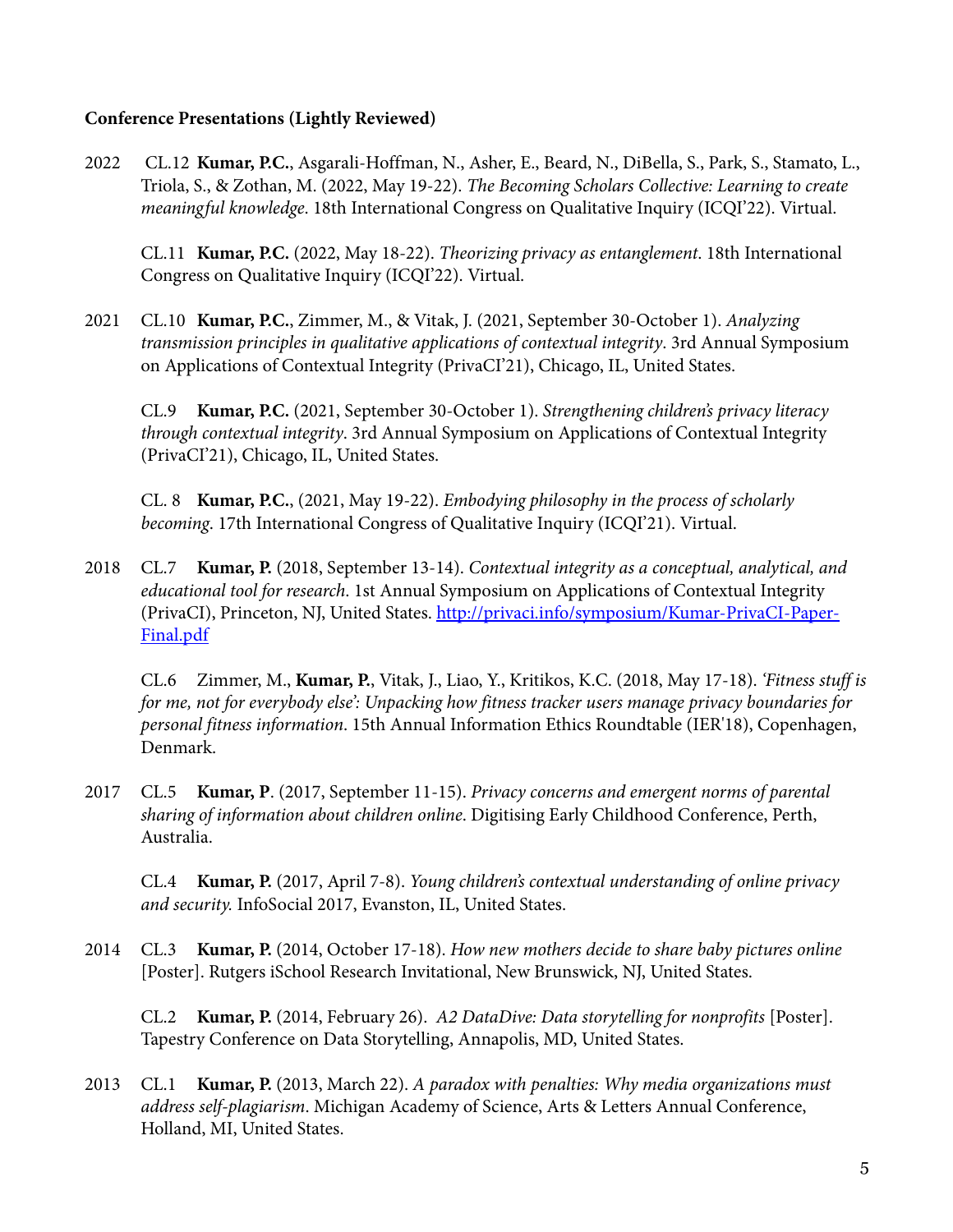### **Workshop Papers & Career Development Colloquia (Lightly Reviewed)**

- 2022 W.11 **Kumar, P.C.** (2022, March 1). *Studying the datafication of family life*. [Abstract]. iConference 2022 Early Career Colloquium, Virtual.
- 2021 W.10 **Kumar, P.C.** (2021, October 24). *Citational justice and the praxis of scholarly becoming*. [Extended abstract]. CSCW Workshop on Following the Trail of Citational Justice, Virtual.
- 2019 W.9 **Kumar, P.C.** (2019, May 4). *A post-humanist take on surveillance capitalism* [Extended abstract]. CHI 2019 workshop on Standing on the Shoulders of Giants: Exploring the Intersection of Philosophy and HCI, Glasgow, Scotland. https://authentic.soe.ucsc.edu/philosophy-hciworkshop/papers/P16-Kumar.pdf

W.8 **Kumar, P.** (2019, March 30). *The enactment of children's digital identities* [Abstract]. iConference 2019 Doctoral Colloquium, Washington, D.C., United States.

2018 W.7 **Kumar, P.** (2018, November 4). *The contextual integrity framework as an educational tool* [Extended abstract]. CSCW 2018 workshop on Privacy in Context: Critically Engaging with Theory to Guide Privacy Research and Design, Jersey City, NJ, United States. https://networkedprivacycscw2018.files.wordpress.com/2018/10/kumar\_2018\_the-ci-frameworkas-an-educational-tool-cscw-networked-privacy-workshop.pdf

W.6 **Kumar, P**. (2018, October 10). *The enactment of children's digital identities* [Abstract]. AoIR 2018 Doctoral Colloquium, Montréal, Canada.

W.5 **Kumar, P.**, (2018, April 16-20). *Parental online sharing and the construction of children's digital identities* [Abstract]. Graduate seminar on Digital Media Ethnography: Concepts, Ethics, and Methods, Aarhus University, Denmark.

2017 W.4 **Kumar, P.**, Chetty, M., Clegg, T.L, & Vitak, J. (2017, October 28). *Helping elementary school-aged children learn about privacy and security online* [Abstract]. ASIS&T SIG InfoLearn workshop on Information and Learning Sciences Research as an Integral Scholarly Nexus, Crystal City, VA, United States.

W.3 Liao, Y., **Kumar, P.**, Vitak, J., & Subramaniam, M. (2017, October 28). *Enhancing digital privacy and security skills for low-socioeconomic families: Resources for librarians and patrons* [Abstract]. ASIS&T SIG InfoLearn workshop on Information and Learning Sciences Research as an Integral Scholarly Nexus, Crystal City, VA, United States.

2016 W.2 **Kumar, P.** (2016, May 7). *Ranking digital rights: Pushing ICT companies to respect users' privacy* [Extended abstract]. CHI 2016 workshop on Bridging the Gap Between Privacy by Design and Privacy in Practice, San Jose, CA, United States. https://networkedprivacy2016.files.wordpress.com/2015/11/kumar-chi2016-networked-privacyworkshop-paper.pdf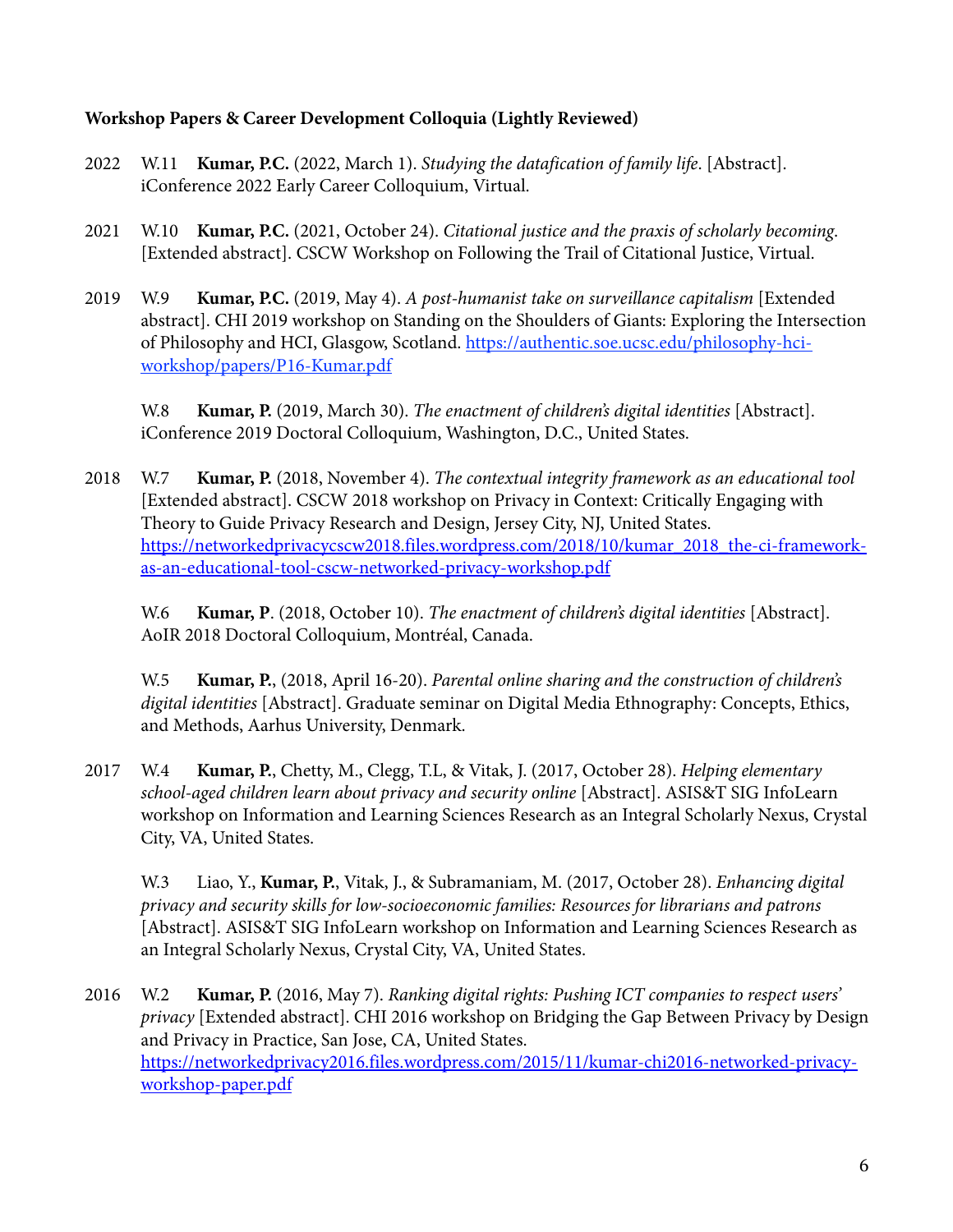2015 W.1 **Kumar, P.** & Schoenebeck, S. (2015, March 14-15). *Helping parents manage their children's digital footprints* [Extended abstract]. CSCW 2015 workshop on The Future of Networked Privacy: Challenges and Opportunities, Vancouver, Canada. https://networkedprivacy2015.files.wordpress.com/2015/02/kumar\_schoenebeck\_cscw15\_networ ked\_privacy\_workshop-1.pdf

# **Reports**

2016 R.4 MacKinnon, R., Maréchal, N., & **Kumar, P.** (2016). *Corporate accountability for a free and open internet*. (Global Commission on Internet Governance Paper Series No. 45). Centre for International Governance Innovation. https://www.cigionline.org/publications/corporateaccountability-free-and-open-internet

R.3 **Kumar, P.** (2016). Ranking Digital Rights findings on transparency reporting and companies' terms of service enforcement. Ranking Digital Rights. https://rankingdigitalrights.org/wp-content/uploads/2016/03/RDR-Transparency-Findings.pdf

- 2014 R.2 **Kumar, P.**, Youngman, M., Fernandes, S., & Pal, J. (2014). *Culture in a connected world: Exploring the work of digital observatories*. Report for the Organization of American States (OAS) and the Ministry of Information Technology (MinTIC), Government of Colombia. University of Michigan School of Information. English: http://joyojeet.people.si.umich.edu/DigiObs.pdf Spanish: http://joyojeet.people.si.umich.edu/Obs\_Digital.pdf
- 2013 R.1 Budish, R., with contributions from **Kumar, P.** (2013). Just in time censorship: Targeted internet filtering during Iran's 2013 elections. In U. Gasser, R. Faris, & R.H. Jones (Eds.), *Internet Monitor 2013: Reflections on the digital world* (pp. 32-33). Berkman Center for Internet and Society. https://papers.ssrn.com/sol3/papers.cfm?abstract\_id=2366840

# **Select Media Articles**

- 2022 M.25 **Kumar, P.**, (2022, February 16). TikTok spat between Kanye West and Kim Kardashian has lessons for all parents. *NBC News*. https://www.nbcnews.com/think/opinion/tiktok-spatbetween-kanye-west-kim-kardashian-has-lessons-all-ncna1289172
- 2021 M.16 **Kumar, P.C.,** Pendergrast, A., & Pendergrast, K. (2021, July 8). Bad metaphors: Digital Footprint. *Real Life*. https://reallifemag.com/bad-metaphors-digital-footprint/
- 2020 M.15 Fempower.tech [Collective authorship] (2020, December 3). A call for respect, inclusion, fairness, and transparency in SIGCHI. *Interactions*. https://interactions.acm.org/blog/view/a-callfor-respect-inclusion-fairness-and-transparency-in-sigchi

M.14 **Kumar, P.** (2020, October 28). Child influencing is work, but it's not automatically dangerous. *Slate*. https://slate.com/technology/2020/10/french-law-child-influencers-laborprotections.html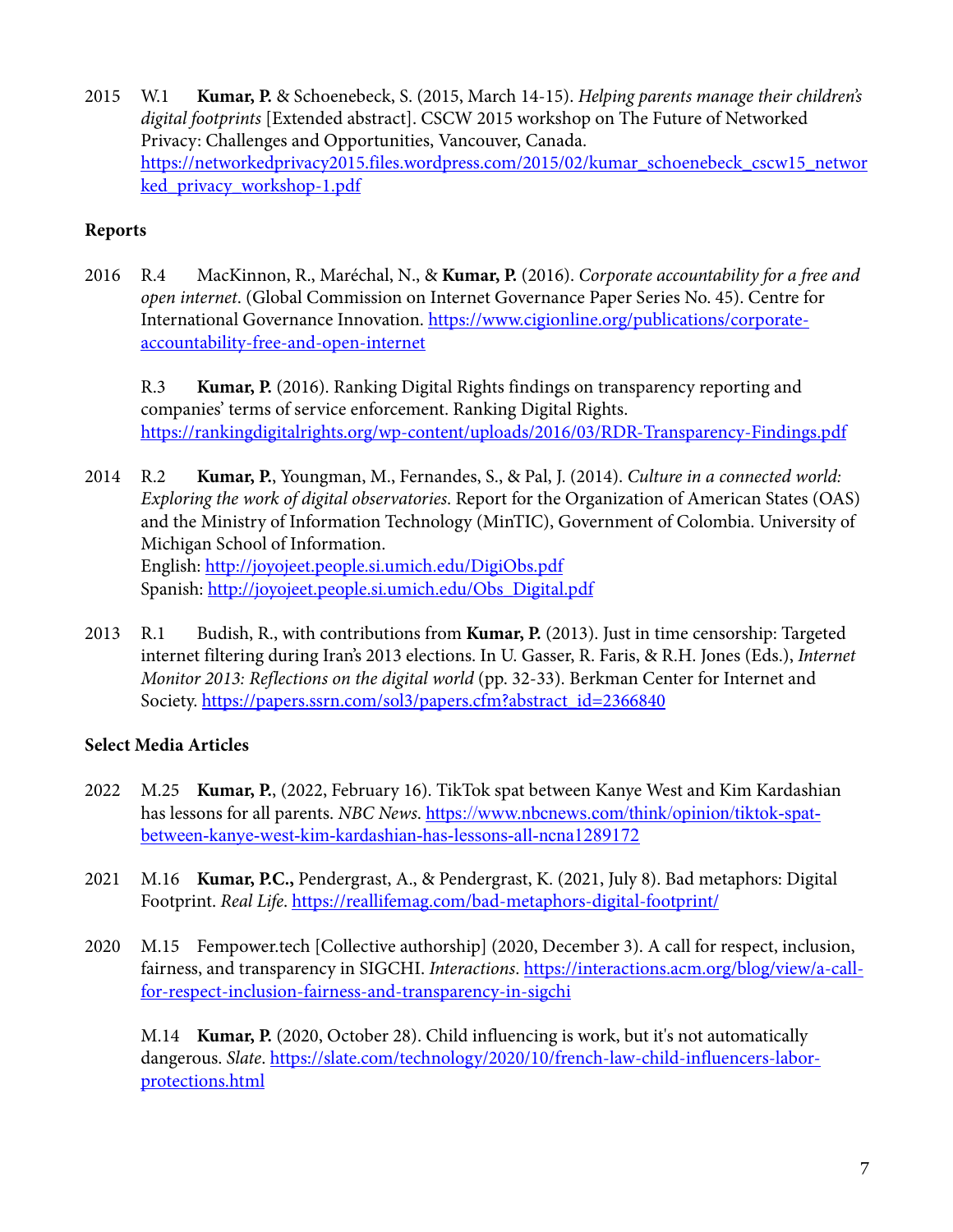M.13 **Kumar, P.** (2020, May/June). What are you reading: Priya C. Kumar. *Interactions, 27*(3), 12-13. https://interactions.acm.org/archive/view/may-june-2020/priya-c. kumar?doi=10.1145%2F3389149

- 2019 M.12 **Kumar, P.C.** (2019, February 4). The real problem with posting about your kids online. *The Conversation*. https://theconversation.com/the-real-problem-with-posting-about-your-kidsonline-110131. Syndicated in FastCompany, San Francisco Chronicle, Houston Chronicle, Albany Times-Union, WTOP, Phys.org, IOL (South Africa); translated into French on theconversation.fr.
- 2017 M.11 **Kumar, P.** (2017, December 18). How to teach your kids about digital privacy and security. *Slate*. http://www.slate.com/articles/technology/future\_tense/2017/12/giving\_your\_kids\_screen\_time\_r emember\_to\_talk\_to\_them\_about\_digital\_privacy.html
- 2016 M.10 **Kumar, P.** (2016, September 26). How do we prevent parents from posting embarrassing pictures? *Slate*. http://www.slate.com/articles/technology/future\_tense/2016/09/courts\_aren\_t\_the\_solution\_to\_ parents\_oversharing\_on\_social\_media.html

M.9 **Kumar, P.** (2016, May 6). The depressingly common consequences of flying while brown. *Huffington Post*. http://www.huffingtonpost.com/priya-kumar/depressingly-consequences-offlying-while-brown\_b\_9851632.html

M.8 **Kumar, P.** (2016, March 23). Parents need to listen to their kids when it comes to social media sharing. *Slate*.

http://www.slate.com/blogs/future\_tense/2016/03/23/parents\_should\_listen\_to\_their\_kids\_opini ons\_on\_social\_media\_sharing.html

M.7 **Kumar, P.** (2016, February 4). Ranking–and improving–digital rights. *Pacific Standard*. http://www.psmag.com/nature-and-technology/ranking-and-improving-digital-rights

M.6 **Kumar, P.** (2016, January 27). When was the last time you read a privacy policy? *Slate*. http://www.slate.com/articles/technology/future\_tense/2016/01/tech\_company\_privacy\_policies don t cover everything they should.html

2015 M.5 **Kumar, P.** (2015, June 5). Inheriting a digital identity. *Brooklyn Quarterly*. http://brooklynquarterly.org/inheriting-a-digital-identity/

M.4 **Kumar, P.** (2015, April 6). Facebook's new baby-photo feature lets children inherit a digital identity. *Slate*. http://www.slate.com/blogs/future\_tense/2015/04/06/facebook\_scrapbook\_lets\_children\_inherit \_a\_digital\_identity.html

M.3 **Kumar, P.** (2015, March 25). Now mothers have a *third* shift–on Facebook. *Time*. http://time.com/3758085/third-shift-social-media/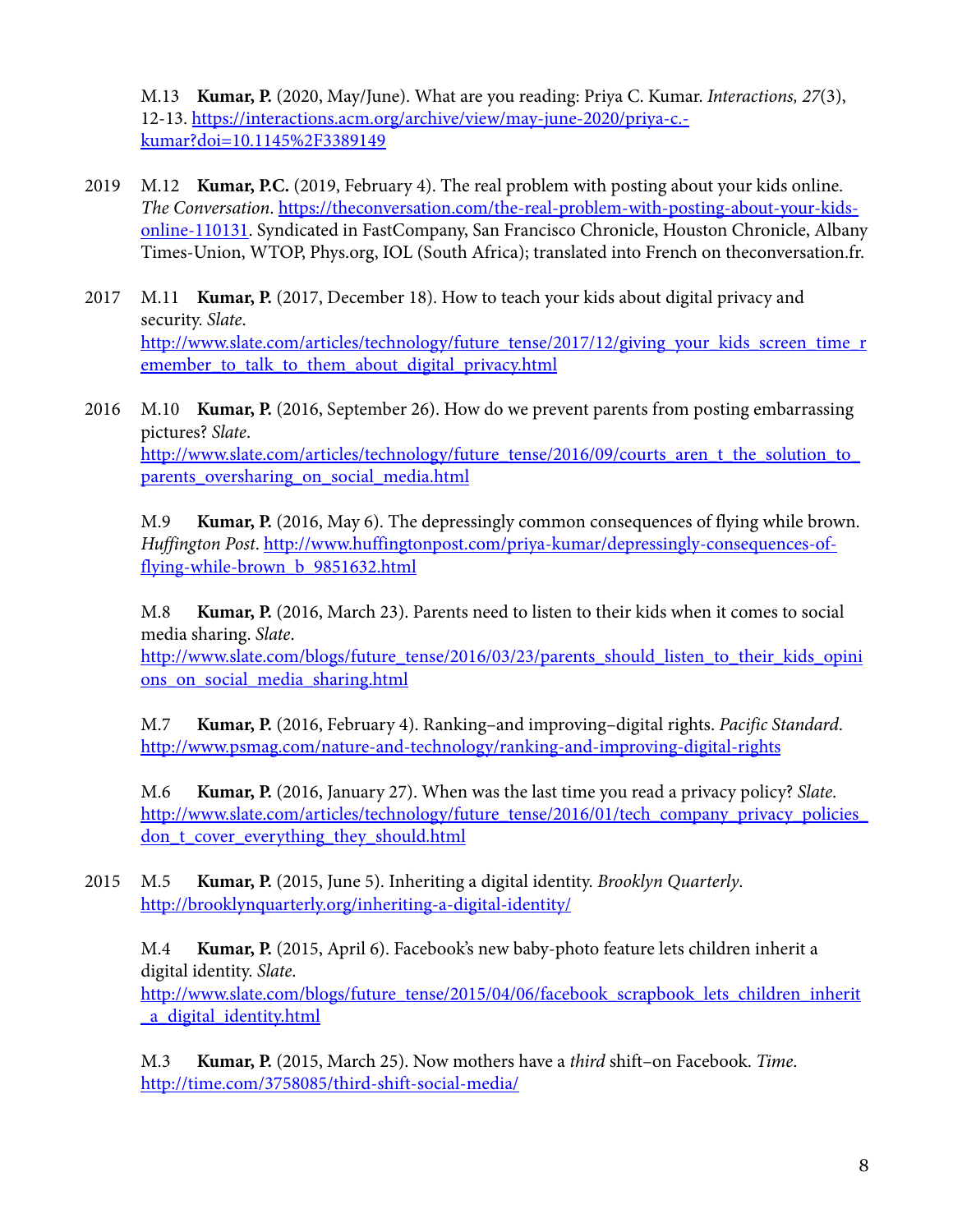M.2 MacKinnon, R. & **Kumar, P.** (2015, January 30). The world-wide muzzle and what to do about it. *Time.* http://time.com/3681291/world-wide-muzzle/

2014 M.1 **Kumar, P.** (2014, November 17). Parents: You can't control your baby's digital footprint. *Slate*. http://www.slate.com/articles/technology/future\_tense/2014/11/baby\_picture\_posting\_etiquette\_ parents can t control their children s digital.html

# GRANT FUNDING

### **External Funding**

2022 EG.1 **Kumar, P.** (PI) (2022). Integrating privacy literacy in school l ibrarian pedagogy and practice. Ralph E. Powe Junior Faculty Enhancement Award, Oak Ridge Associated Universities. Amount: \$10,000 (ORAU funding: \$5,000; College of IST match: \$5,000)

### **Internal University Funding**

2022 IG.3 **Kumar, P.** (PI) (2022). Integrating privacy literacy in school l ibrarian pedagogy and practice. Seed funding program, College of Information Sciences and Technology, Pennsylvania State University. Amount: \$32,993

IG.2 Cotter, K. (PI) & **Kumar, P.** (Co-PI) (2022). The most magical AI on Earth? How magical discourses and legitimate AI systems. Seed funding program, Center for Socially Responsible Artificial Intelligence (CSRAI), Pennsylvania State University. Amount: \$14,500 (CSRAI funding: \$7,250; College of IST match: \$7,250)

2017 IG.1 **Kumar, P.** (PI). (2017-2019). A longitudinal look at how mothers of young children use social media. Research Improvement Grant (RIG), College of Information Studies, University of Maryland. Amount: \$440

# FELLOWSHIPS AND RESEARCH SUPPORT

- 2021 Dr. Dana Rotman Doctoral Student Travel Award, UMD iSchool, \$125
- 2020 Ann G. Wylie Dissertation Fellowship, UMD Graduate School, \$15,000
- 2019 Summer Research Fellowship, UMD Graduate School, \$5,000
- 2017 International Conference Student Support Award, UMD Graduate School, \$200
- 2017 Jacob K. Goldhaber Travel Grant, UMD Graduate School, \$1200
- 2017-2018 Dean's Fellowship Award, UMD iSchool, \$5,000 over two semesters
- 2016-2020 Special University Fellowship, UMD iSchool, \$25,000 over eight semesters
- 2012-2014 Virginia J. Ehrlicher scholarship, UMSI, full tuition for four semesters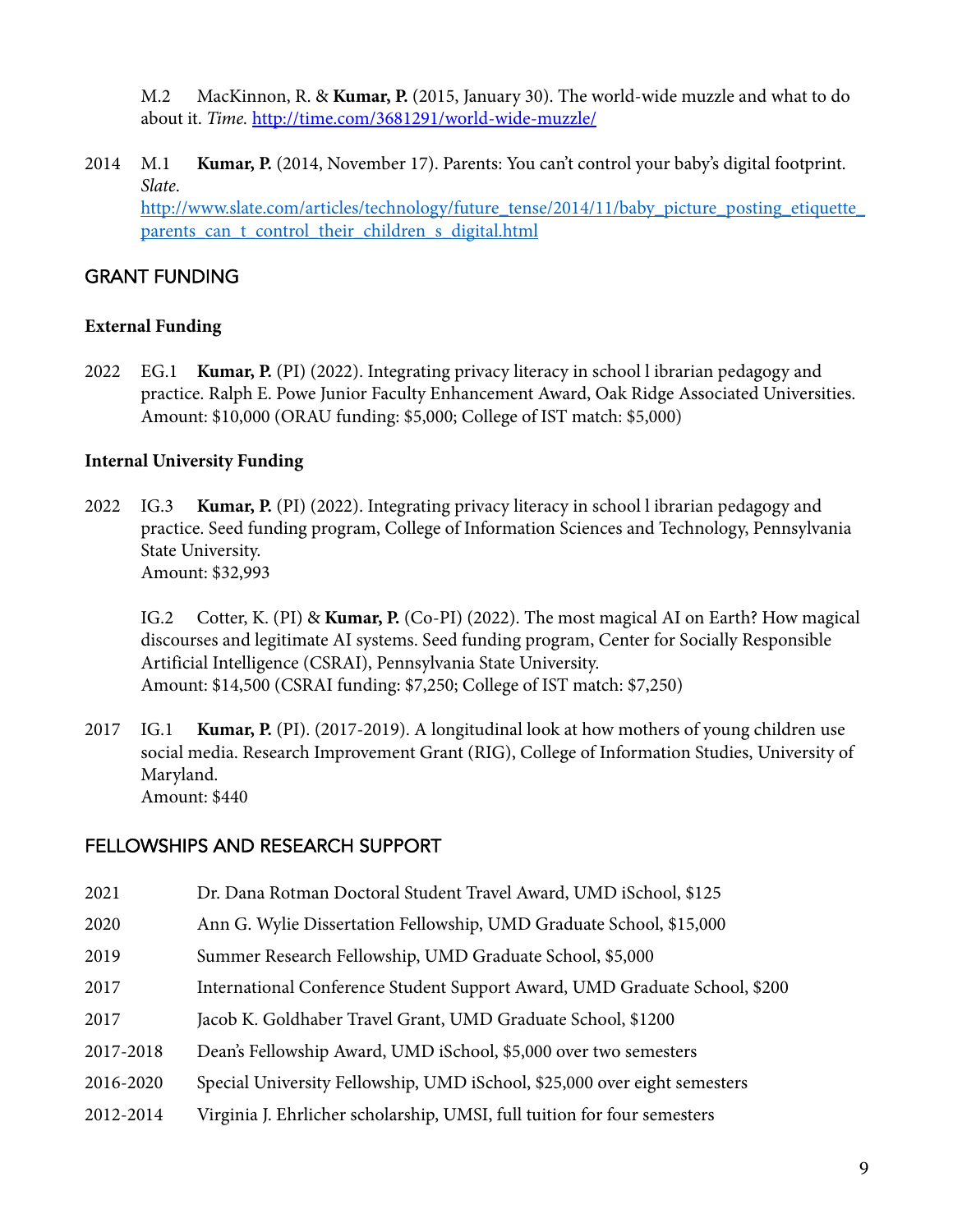# AWARDS AND HONORS

| 2022 | Finalist, Best Short Research Paper Award, iConference (for C.11)                                                                           |
|------|---------------------------------------------------------------------------------------------------------------------------------------------|
| 2022 | Nomination, iConference Doctoral Dissertation Award, UMD iSchool                                                                            |
| 2021 | PhD Student Speaker, UMD iSchool                                                                                                            |
| 2021 | Winner, First-round 3 Minute Thesis (3MT) Competition, UMD Graduate School                                                                  |
| 2019 | Winner, Lee Dirks Award for Best Paper, iConference (for C.8)                                                                               |
| 2019 | Outstanding Research Assistant Award, UMD Graduate School (Top 2% of graduate<br>assistants)                                                |
| 2018 | Top Student Paper Award, International Communication Association, Communication<br>and Technology division                                  |
| 2018 | Finalist, Lee Dirks Award for Best Paper, iConference (for C.4)                                                                             |
| 2017 | <b>CHI Excellent Reviewer</b>                                                                                                               |
| 2017 | First place presentation, Culture category, Graduate Research Appreciation Day, UMD<br>Graduate School                                      |
| 2014 | Margaret Mann Award for Academic Achievement, UMSI                                                                                          |
| 2011 | Co-finalist, Mirror Award for Excellence in Media Industry Reporting, S.I. Newhouse<br>School of Public Communications, Syracuse University |
|      |                                                                                                                                             |

# INVITED TALKS

2021 T.12 *Internet safety for the family* [Presentation]. MY Project USA, Columbus, OH, February 13, 2021.

T.11 *How privacy operates when family life is datafied* [Presentation]. Social and Organizational Informatics Speaker Series, College of Information Sciences and Technology, Pennsylvania State University, January 21, 2021.

- 2018 T.10 *Datafication and privacy concerns surrounding the use of wearable fitness trackers* [Presentation]. Symposium on Data Min(d)ing: Privacy and Our Digital Identities, U.S. Department of Health and Human Services, Washington, D.C., October 22, 2018.
- 2017 T.9 *'No telling passcodes out because they're private': Understanding children's mental models of privacy and security online* [Presentation]. Workshop on Applications of Contextual Integrity, Princeton Center for Information Technology Policy, Princeton, NJ, United States. December 11, 2017.
- 2016 T.8 *The united states of data: The new knowledge trust* [Panel discussion]. Techonomy'16, Half Moon Bay, CA, United States. November 10, 2016.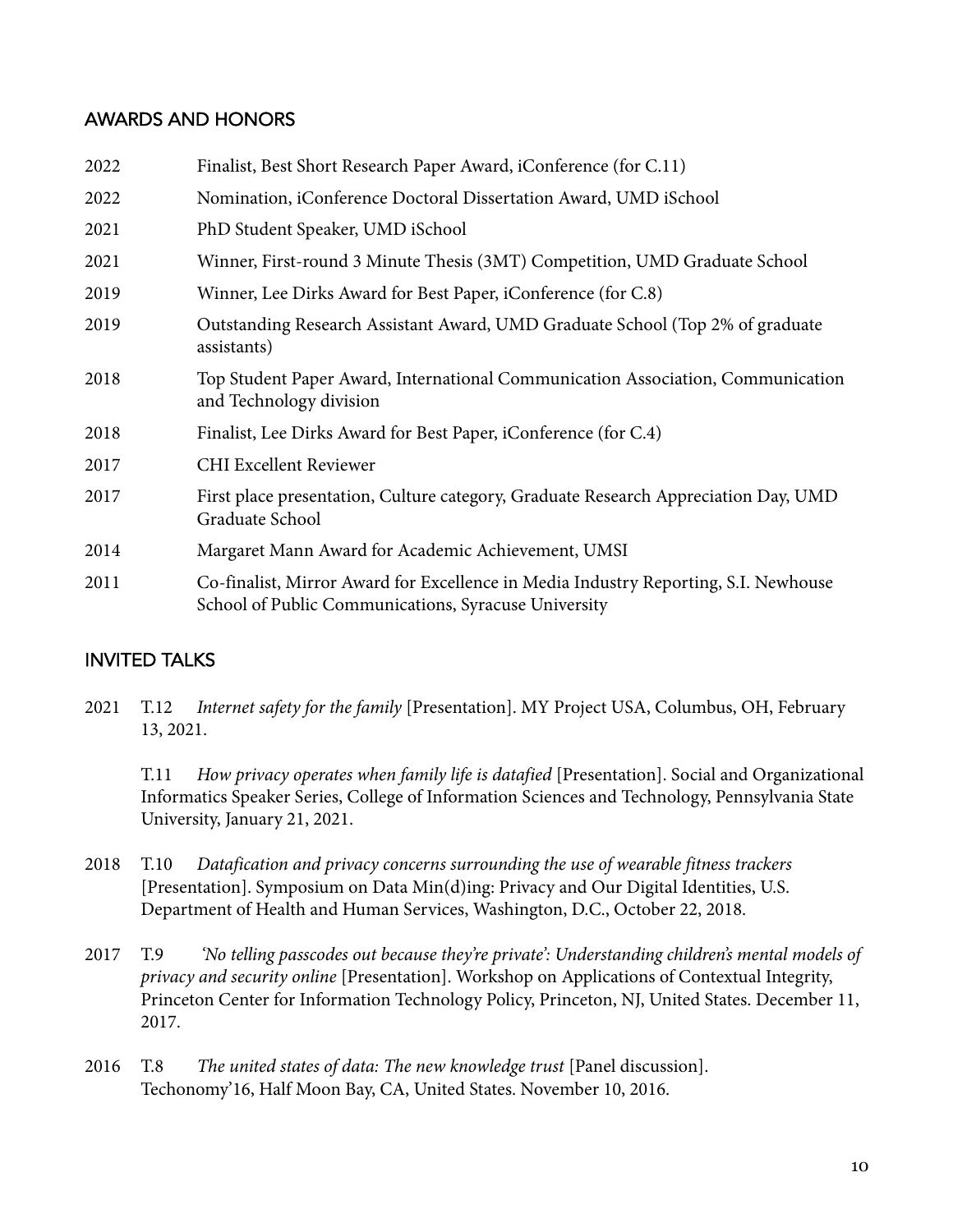T.7 *The business case for encryption: Why privacy and data rights matter* [Panel discussion]. Personal Democracy Forum, New York City, NY, United States. June 10, 2016.

T.6 *Protest, privacy, and the private sector* [Panel discussion]. RightsCon 2016, San Francisco, CA, United States. March 30-April 1, 2016

T.5 *Assessing terms of service compliance with human rights standards* [Panel discussion]. RightsCon 2016, San Francisco, CA, United States. March 30-April 1, 2016.

T.4 *Big data breaches: The tipping point for trust?* [Panel discussion]. RightsCon 2016, San Francisco, CA, United States. March 30-April 1, 2016

T.3 *Digital rights* [Panel discussion]. The Media Consortium Annual Conference, Philadelphia, PA, United States, February 18, 2016.

- 2015 T.2 *Data storytelling bootcamp* [Presentation]. A2 DataDive, University of Michigan School of Information (Virtual), January 28, 2015.
- 2014 T.1 *Understanding rights: Explaining terms of service complexity to increase accessibility and transparency* [Panel discussion]. International Conference on Human Rights in the Digital Environment: Perspectives on Online Terms of Service. Center for Technology and Society, Fundação Getúlio Vargas, Rio de Janeiro, Brazil, December 3, 2014.

# **TEACHING**

# **Instructor of Record**

IST 431: The Information Environment Penn State, undergraduate class, Fall 2021: 32 students; Spring 2022: 36 students

# **Teaching Assistant**

INST 408Y: Privacy, Security, and Ethics for Big Data UMD, undergraduate class, Spring 2019: 50 students

COMM 102: Media Processes and Effects University of Michigan, undergraduate class, Fall 2012: 75 students

GEMS100: Freshman Honors Colloquium: Introduction to the Gemstone Program UMD, undergraduate class, Fall 2006: 15 students

# **Guest Lectures**

- IS 594: Information Policy Seminar, University of Illinois, Fall 2021
- MSIT-Privacy Engineering Seminar, Carnegie Mellon University, Spring 2021
- IST 590: Doctoral Colloquium, Penn State, Fall 2021
- INST 800: The Engaged Intellectual, UMD, Fall 2018, Fall 2019, Fall 2020
- INST 466: Technology, Culture & Society, UMD, Fall 2018
- COMM 102: University of Michigan, Fall 2012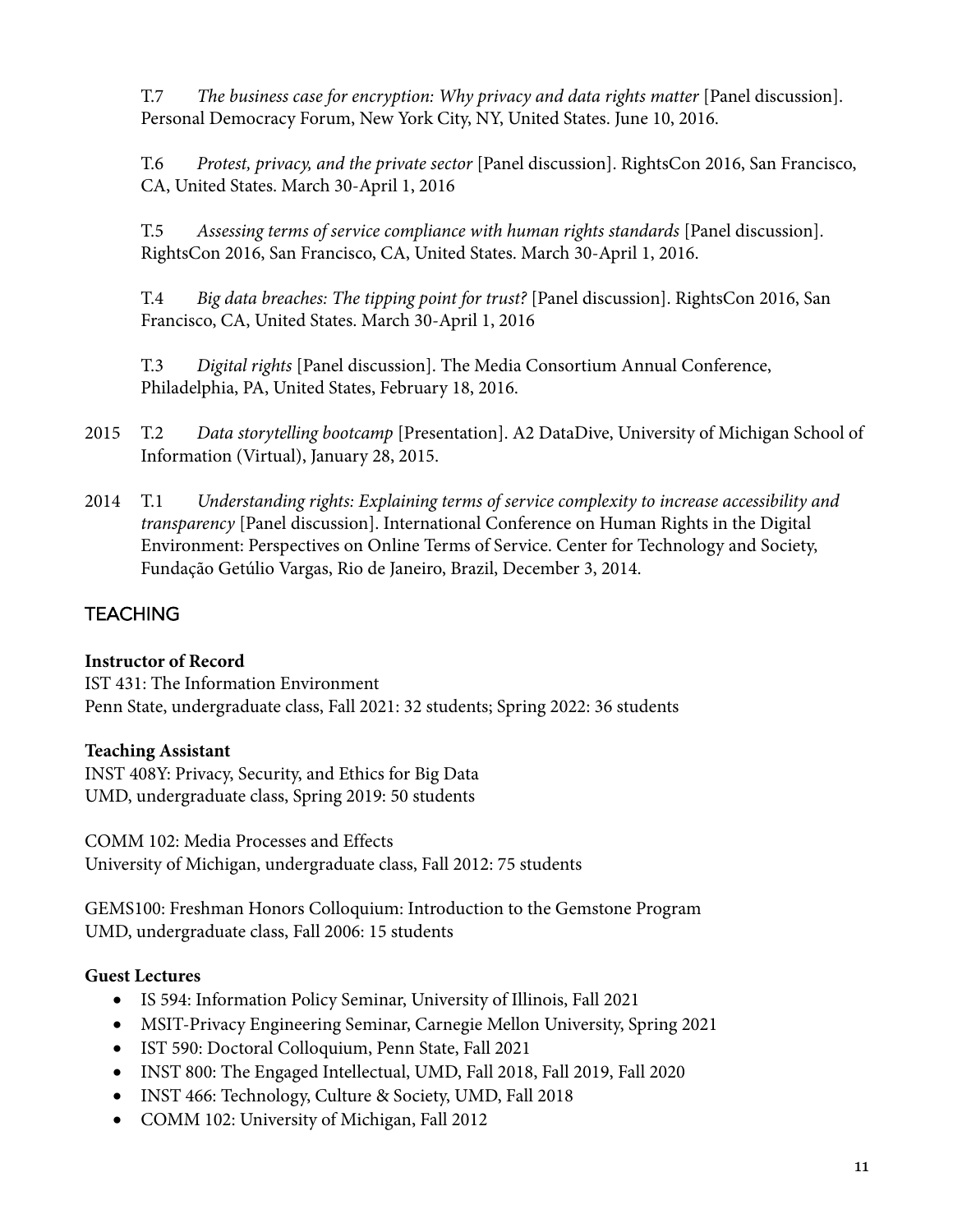# ACADEMIC SERVICE

### **PhD Committees**

- Yao Lyu, Informatics, Penn State, Chair: Jack Carroll (2021-present)
- Antonio Girona, Informatics, Penn State, Chair: Lynette Yarger (2021-present)
- Janet Ruppert, Information Science, CU-Boulder, Chair: Ricarose Roque (2022-present)

#### **Undergraduate Thesis Advising**

• Madison Borkovich, IST and Bellisario College of Communications – Honors, Penn State (2022 present)

#### **Leadership Positions**

• ACM SIGCHI Executive Committee, Adjunct Chair for Volunteer Support (2021-present)

### **Conference Program Committees**

- CHI Late-breaking Work (2018)
- Digitising Early Childhood Conference International Steering Committee, USA representative (2018)

#### **Workshop Committees**

- 3rd and 4th Annual Symposia on Applications of Contextual Integrity (2021-2022)
- CHI 2020: Privacy and Power: Acknowledging the Importance of Privacy Research and Design for Vulnerable Populations
- AAAI 2019: Spring Symposium on Privacy-Enhancing Artificial Intelligence and Language Technologies
- CSCW 2019: Ubiquitous Privacy: Research and Design for Mobile and IoT Platforms
- CSCW 2018: Privacy in Context: Critically Engaging with Theory to Guide Privacy Research and Design
- CSCW 2017: In Whose Best Interest? Exploring the Real, Potential, and Imagined Ethical Concerns in Privacy-Focused Agendas
- CHI 2016: Bridging the Gap between Privacy by Design and Privacy in Practice

#### **Journal Reviewing**

- ACM Transactions on Computer-Human Interaction
- International Journal of Child-Computer Interaction
- International Journal of Communication
- International Journal of Human-Computer Interaction
- Journal of the Association of Information Science & Technology
- Journal of Business Ethics
- Journal of Information, Communication & Ethics in Society
- Learning, Media and Technology
- Media and Communication
- Media International Australia
- MedieKultur: Journal of Media and Communication Research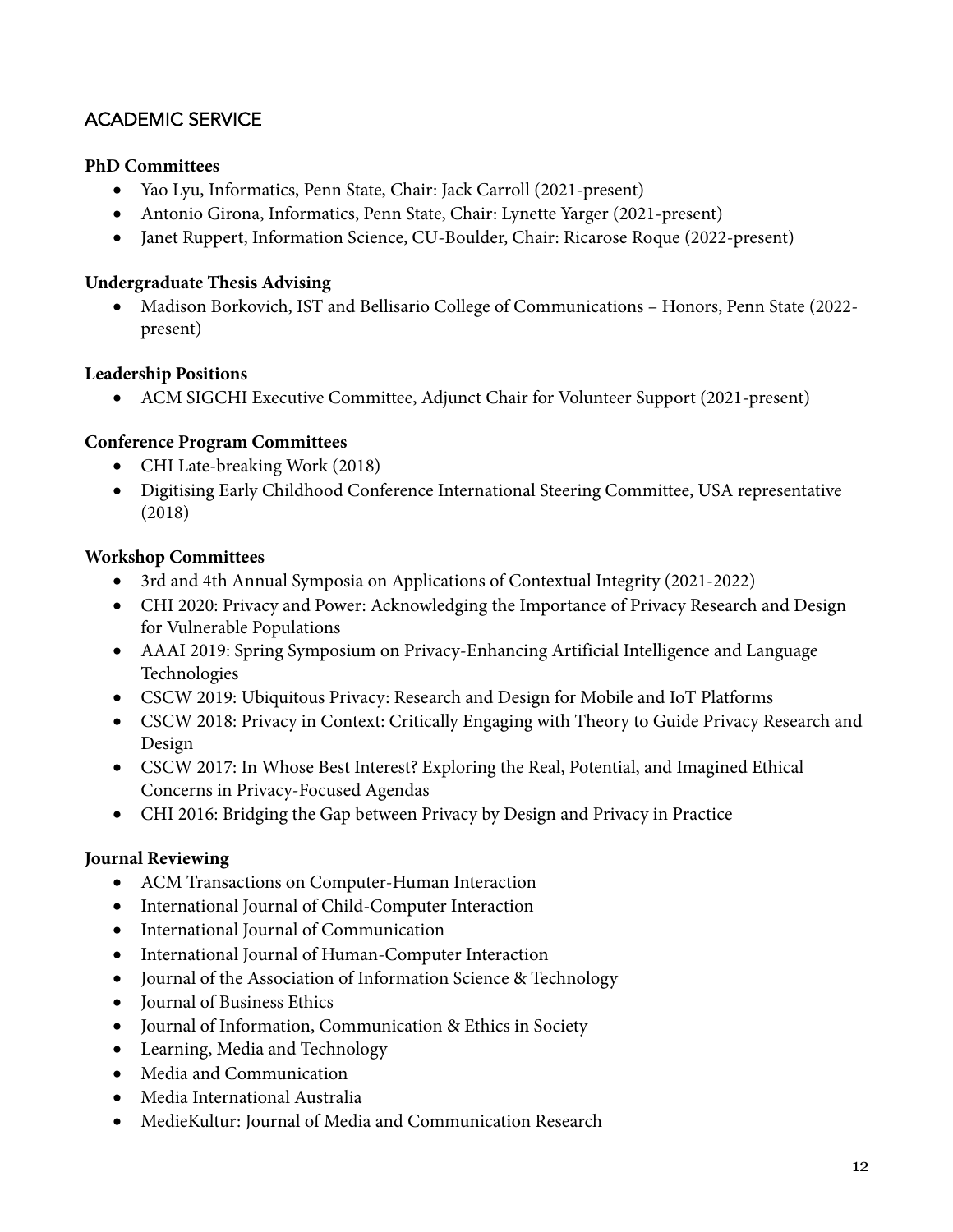- Mobile Media & Communication
- New Media & Society
- Reinvention: an International Journal of Undergraduate Research
- Social Media + Society
- Surveillance & Society

### **Conference Reviewing**

- ACM Conference of Human Factors in Computing Systems (CHI): **Excellent Reviewer, 2018**
- ACM Conference on Computer Supported Cooperative Work & Social Computing (CSCW)
- ACM Conference on Interaction Design & Children (IDC)
- ACM Conference on Designing Interactive Systems (DIS)
- iConference
- International Communication Association (ICA) annual conference
- Social Media & Society conference

# UNIVERSITY SERVICE

#### **Pennsylvania State University**

- Graduate Advisory Committee elected member, College of IST (2022-2024)
- Westin Scholar Award Committee, College of IST (2021)

#### **University of Maryland**

- Committee to Review the Performance of iSchool Dean Keith Marzullo, Provost's Office (2021)
- Selection Committee, Graduate Faculty Mentor of the Year Award, Graduate School (2021)
- iSchool anti-racism reading group, creator and facilitator (Summer 2020)
- Presidential Transition Team Subcommittee on Research Enterprise, Office of the President-Elect (2020) (work cancelled due to COVID-19 pandemic)
- Search Committee, Tenure/Tenure-Track Faculty in Sociotechnical Cybersecurity, iSchool, (2018-2019)
- Doctoral Program Committee, iSchool, elected representative (2017-2018)

# **University of Michigan**

- Student Organization for Information Analysis and Retrieval, School of Information, elected student officer (2013-2014)
- Co-organizer and Data ambassador, A2 DataDive, School of Information (2012-2014)

# PROFESSIONAL SERVICE

- Reviewer, Knight News Challenge: Strengthening the Internet, Knight Foundation (2014)
- Reviewer, The Transparency Reporting Toolkit: Survey & Best Practice Memos for Reporting on U.S. Government Requests for User Information, New America's Open Technology Institute & the Berkman Center for Internet & Society at Harvard University (2016)
- Expert participant, Measuring Human Rights Performance: Metrics that Drive Change workshop, NYU Stern Center for Business and Human Rights Workshop (April 2016)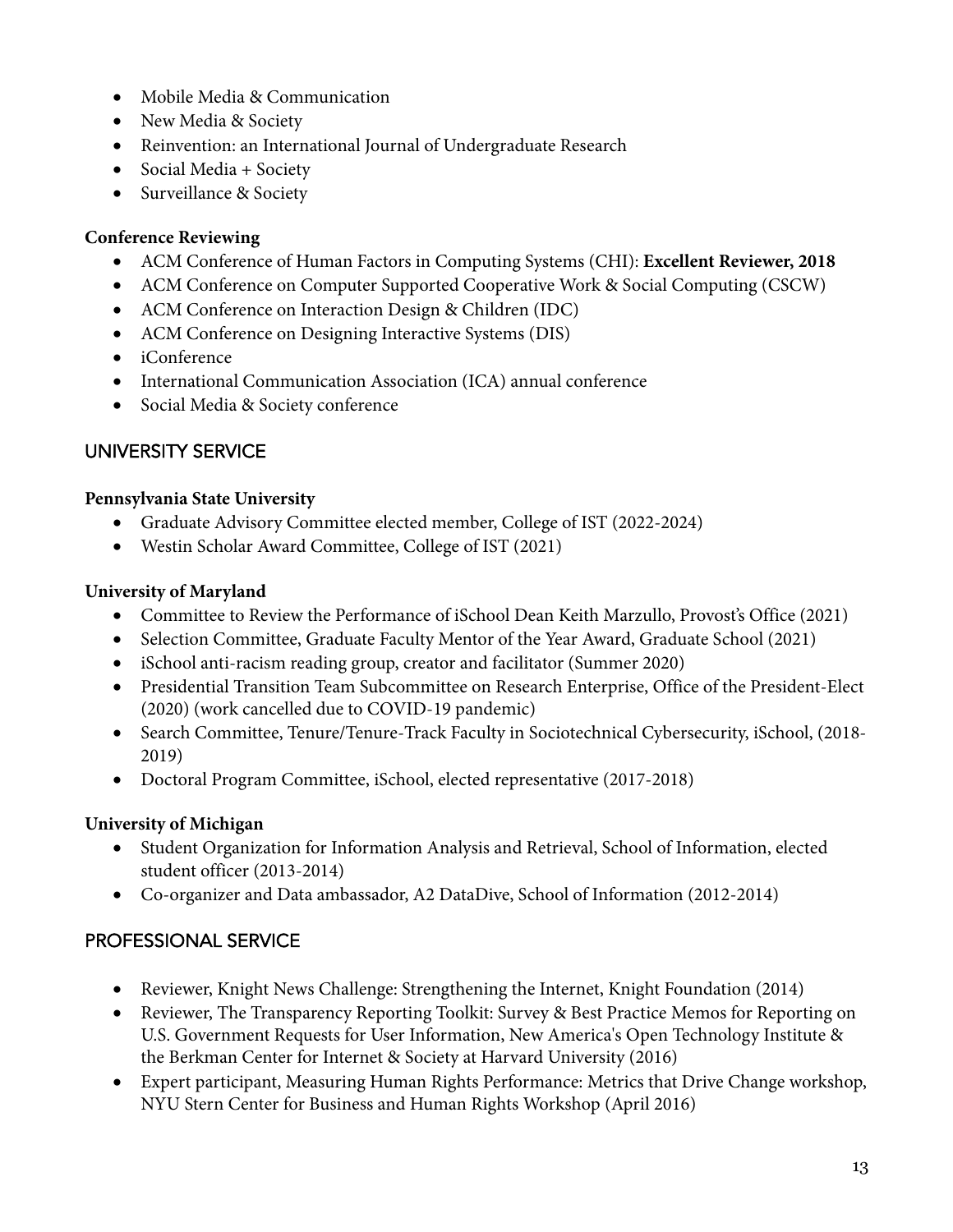- Expert participant, Expert Meeting on Public Space vs. Private Space, International Center for Not-for-Profit Law (December 2015)
- Volunteer user experience researcher, OECD Washington Center (March 2013)

# MEDIA APPEARANCES

- 2022 MA.21 Kennedy, P. (2022, March 7). Talking to children about online privacy [Quoted] WTAJ News (Altoona, PA). https://www.wearecentralpa.com/news/talking-to-children-about-onlineprivacy/
- 2021 MA.20 Ram, A. (2021, October 18). Are adults trying to block kids from using social media? [Quoted] CBC Kids News. https://www.cbc.ca/kidsnews/post/watch-are-adults-trying-to-blockkids-from-using-social-media

MA.19 Bensinger, G. (2021, September 30). There's nothing to like in Facebook's plans to hook our kids. [Quoted] *New York Times*. https://www.nytimes.com/2021/09/30/opinion/facebook-kids-instagram-addiction.html

MA.18 Mac, R. & Silverman, C. (2021, March 18). Facebook is building an Instagram for kids under the age of 13. [Quoted]. *Buzzfeed*. https://www.buzzfeednews.com/article/ryanmac/facebook-instagram-for-children-under-13

- 2020 MA.17 Hadavas, C. (2020, February 5). How Facebook is trying to save Messenger Kids. [Quoted]. *Slate*. https://slate.com/technology/2020/02/facebook-messenger-kids-updates-safetyprivacy.html
- 2019 MA.16 Brown, G. (2019, April 3). Are you posting too much about your kids online? [Quoted]. *PBS Rewire*. https://www.rewire.org/love/posting-too-much-kids-online/

MA.15 Martineau, P. (2019, March 8). You may have forgotten Foursquare, but it didn't forget you [Quoted]. *Wired*. https://www.wired.com/story/you-may-have-forgotten-foursquare-it-didntforget-you/

MA.14 Mantle, L. (2019, February 25). 'Sharenting': Why parents do it and how it affects children [Guest appearance]. *Air Talk, KPCC*.

https://www.scpr.org/programs/airtalk/2019/02/25/64214/sharenting-why-parents-do-it-andhow-it-affects-ch/

MA.13 Kent, K.A. (2019, January 17). Is it okay to post about your kids on social media? [Guest appearance]. *The Morning Show, Wisconsin Public Radio*. https://www.wpr.org/it-okay-postabout-your-kids-social-media

2018 MA.12 Martineau, P. (2018, August 9). If your heart rate spiked today, your insurance company knows [Q&A]. *The Outline*. https://theoutline.com/post/5761/the-nefarious-tedium-of-privacypolicies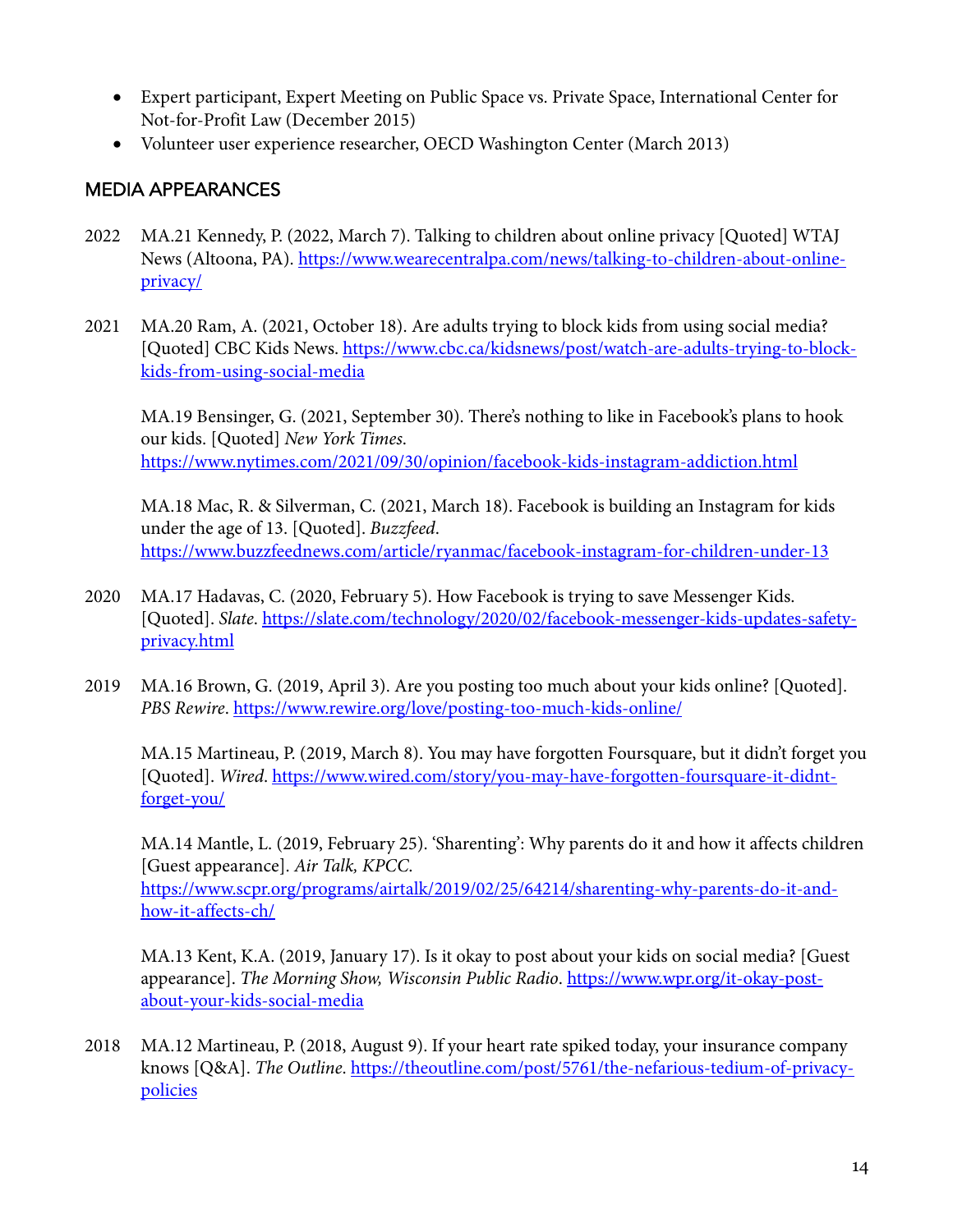MA.11 Weingarten, E. & Tamkin, E. (2018, March 29). New America Weekly, 200 editions later [Mentioned]. *New America Weekly*. https://www.newamerica.org/weekly/edition-200/happybirthday-weekly/

MA.10 Levin, S. (2018, February 20). Safety 'net: New research helps parents talk to kids about online privacy [Quoted]. *Terp*. http://terp.umd.edu/safety-net/

2016 MA.9 Ellison, C. (2016, May 19). Trump; New MD Contraception Bill; Digital Policy & Free Speech Protection [Guest appearance]. *The Ellison Report, WEAA*. http://weaa.org/post/ellisonreport-may-19-trump-new-md-contraception-bill-digital-policy-free-speech-protection

MA.8 Beilinson, J. (2016, March 30). How to prevent data breaches [Quoted]. *Consumer Reports*. http://www.consumerreports.org/privacy/how-to-prevent-data-breaches/

MA.7 McCammon, M. (2016, February 5). Checking in with former Berkterns [Q&A]. *Berkman Klein Center blog*. https://cyber.harvard.edu/node/99352

2015 MA.6 Morton, J. (2015, November 12). Online human rights deserve respect: Study [Quoted]. *Bloomberg Brief*. http://newsletters.briefs.bloomberg.com/document/4az1hkfmwv9z10rc3jy/front

MA.5 Werbach, K. (2015, November 9). [Guest appearance]. *The Digital Show on Sirius XM's Wharton Business Radio*.

MA.4 Pollack, L (2015 January 6). Motherhood, pre-midlife crises and social messaging [Mentioned]. *Financial Times*. http://www.ft.com/cms/s/0/bf0de16a-9115-11e4-914a-00144feabdc0.html

2014 MA.3 Dewey, C. (2014, November 17). Taylor Swift's awkward middle-school class video proves you can never escape your teenage self [Mentioned]. *The Washington Post*. https://www.washingtonpost.com/news/the-intersect/wp/2014/11/17/taylor-swifts-awkwardmiddle-school-class-video-proves-you-can-never-escape-your-teenage-self/

MA.2 Graham, R. (2014, September 18). Baby's first photo: The unstoppable rise of the ultrasound souvenir industry [Quoted]. *Buzzfeed*. http://www.buzzfeed.com/ruthgraham/sharing-ultrasound-photos-facebook-instagram

MA.1 Hu, E. (2014, May 23). What those baby photos on social media can teach us about moms [Quoted]. *All Tech Considered, NPR*. http://www.npr.org/blogs/alltechconsidered/2014/05/23/314241722/what-those-baby-photos-onsocial-media-can-teach-us-about-moms

# PROFESSIONAL EXPERIENCE

# 2016-2021 **University of Maryland,** College Park, MD

- Graduate Research Assistant, College of Information Studies, 2016-2021
- Junior Fellow, Center for the Advanced Study of Communities of Information (CASCI), 2017-2019